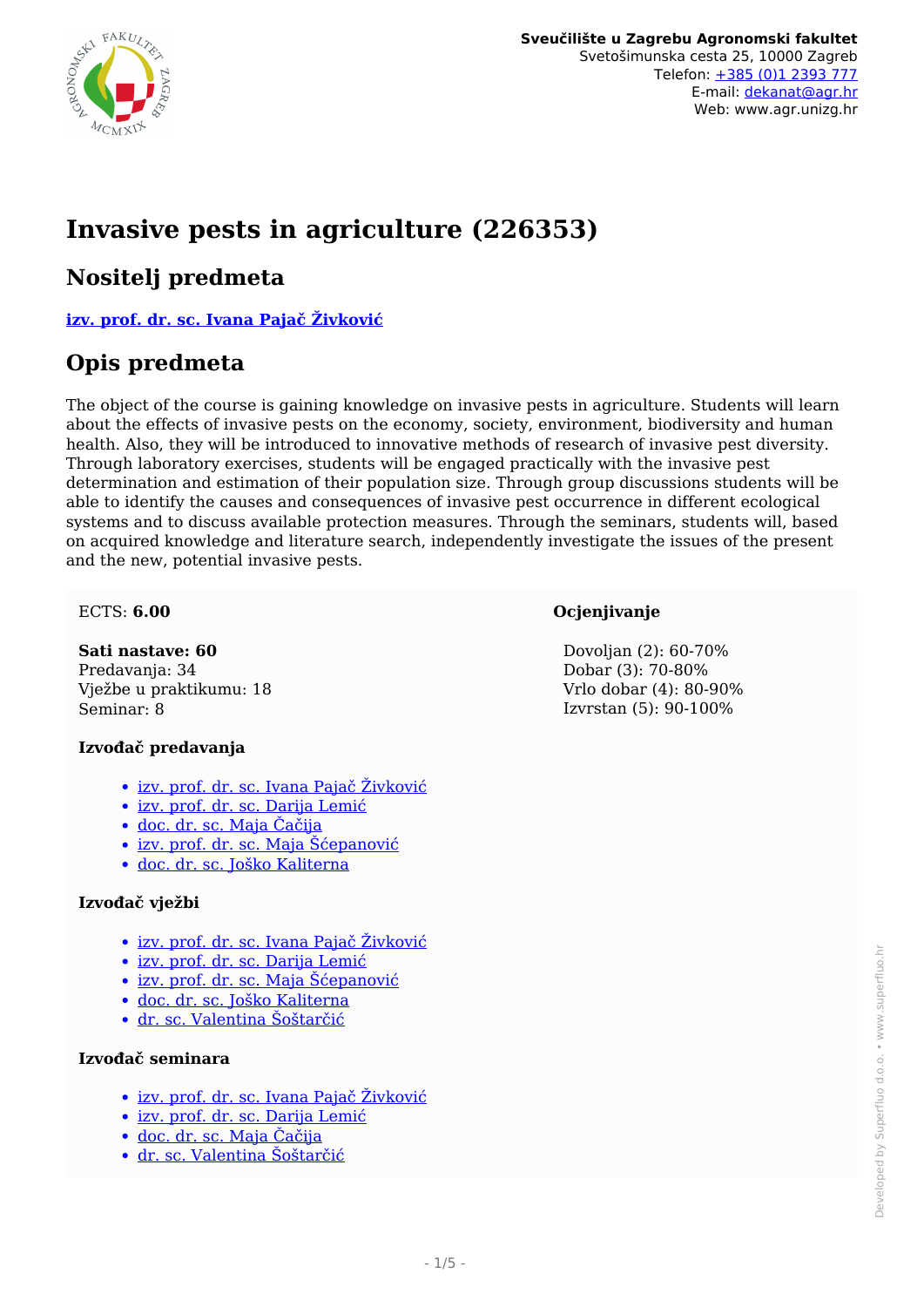

## **Vrsta predmeta**

Graduate studies / [Environment, agriculture and resource management](/hr/study/en/3/Environment%2C+agriculture+and+resource+management) (Izborni predmet, 4. semestar, 2. godina)

# **Opće kompetencije**

The course provides an understanding of the impact of invasive pests on agricultural production (economic damage and control costs), biodiversity (threats to the survival of native species and disruption of natural ecosystem functioning and balance), and human and animal health. Students will become familiar with the main representatives of the main taxonomic groups of invasive pests of Croatia, especially in terms of morphology, biology, ecology and distribution in Croatia and Europe. Special attention will be paid to monitoring methods and ways of controlling invasive pests, as well as practical identification of invasive pests based on morphological differences with simultaneous estimation of population size. Course participants will gain the necessary theoretical and practical knowledge to understand the importance of invasive pests, and the skills acquired can be successfully integrated into further education.

## **Oblici nastave**

Lectures

Characterization of invasive pests in Croatia. Overview of the main representatives of the main taxonomic groups and their impact on biodiversity (threat to the survival of native species and disruption of the natural functioning and balance of the ecosystem), human and animal health and the cost of controlling invasive pests. Introduction to the process of assessing invasiveness of arthropod species, black and white lists. Routes of transmission and ways of spreading invasive pests. Overview of invasive pests in Croatia with special emphasis on morphology, biology, ecology and distribution in Croatia and Europe. New research methods for invasive pests. Special attention will be given to monitoring methods and ways of controlling invasive pests, with emphasis on integrated and environmentally sound

guidelines. Consideration of factors for further spread of invasive pests under agroecological conditions of Croatia.

Assessments

Written examinations in the entomological, herbological and phytopathological parts of the course and final oral examination.

Consultations

The course coordinator and teaching assistants hold weekly office hours according to the agreed schedule, during which students receive the necessary support and guidance in adopting the subject content and preparing seminar papers.

Laboratory practice/exercises

Identification of invasive plant pathogens using standard identification keys.

• Practicum

Identification of invasive arthropods and weeds using standard identification keys.

Field work

Collect invasive arthropods using various trap types, conduct plant organ inspections for invasive pest infestations, and determine control measures. Introduction to invasive weed species - morphological and biological characteristics and dispersal pathways.

• Seminars

Students will prepare a written seminar paper from the entomological or botanical section of the course according to the prescribed template and present the work publicly. Topics of the papers will be determined in consultation with the course coordinator and teaching assistants according to the students' personal interests in the field.

# **Ishodi učenja i način provjere**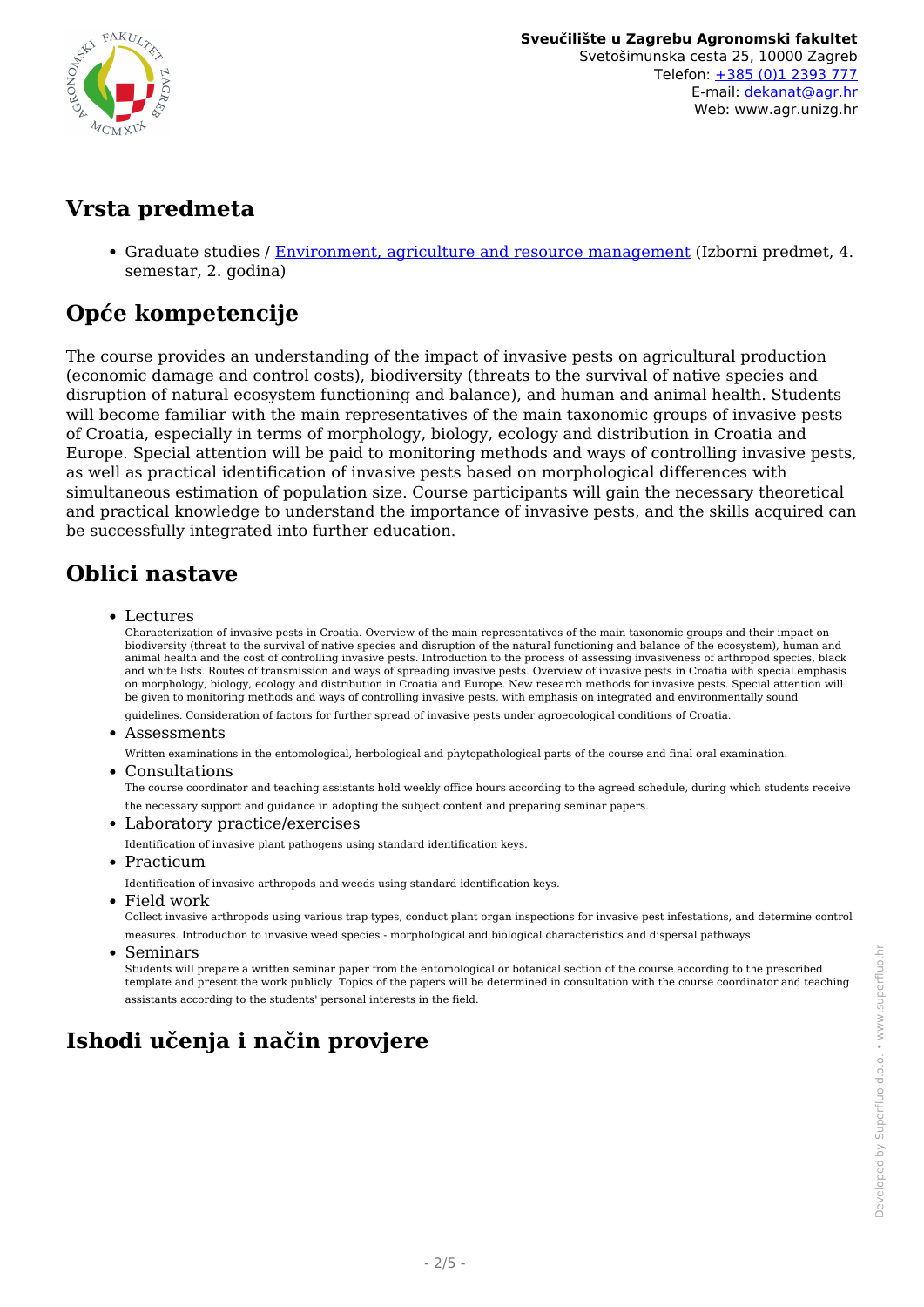

| Ishod učenja                                                                                                                                          | Način provjere                                                                                                                              |
|-------------------------------------------------------------------------------------------------------------------------------------------------------|---------------------------------------------------------------------------------------------------------------------------------------------|
| To be able to identify invasive pest species on agricultural crops.                                                                                   | Active participation of students in class, work assignments<br>during class, exercises and seminars, written and oral final<br>examination. |
| To be able to establish the economic importance of invasive pest<br>species in agricultural production.                                               | Active participation of students in class, work assignments<br>during class, exercises and seminars, written and oral final<br>examination. |
| To be able to describe and explain the life cycle of invasive pests<br>of agricultural production.                                                    | Active participation of students in class, work assignments<br>during class, exercises and seminars, written and oral final<br>examination. |
| To be able to evaluate the importance of invasive pests in<br>relation to the biodiversity of the agro-ecological system.                             | Active participation of students in class, work assignments<br>during class, exercises and seminars, written and oral final<br>examination. |
| To be able to identify the causes and consequences of the<br>introduction and spread of invasive pests in the agroecological<br>system.               | Active participation of students in class, work assignments<br>during class, exercises and seminars, written and oral final<br>examination. |
| To be able to recommend effective protection measures from<br>invasive pests in conventional, integrated and organic farming.                         | Active participation of students in class, work assignments<br>during class, exercises and seminars, written and oral final<br>examination. |
| To be able to define suppression programs and evaluate the<br>advantages and disadvantages of available measures of<br>suppression of invasive pests. | Active participation of students in class, work assignments<br>during class, exercises and seminars, written and oral final<br>examination. |
| To be able to integrate acquired skills in further education.                                                                                         | Active participation of students in class, written and oral final<br>examination.                                                           |

# **Način rada**

### **Obveze nastavnika**

Teaching according to the curriculum. Compilation of knowledge tests and their evaluation. Conducting oral examinations and consultations. Development of teaching materials.

### **Obveze studenta**

Regular attendance and active participation in all forms of instruction. Mandatory attendance at 80% of lectures, 80% of tutorials, and 100% of seminars. Preparation and public presentation of seminar papers. Preparation for the final written and oral examinations within the prescribed examination deadlines.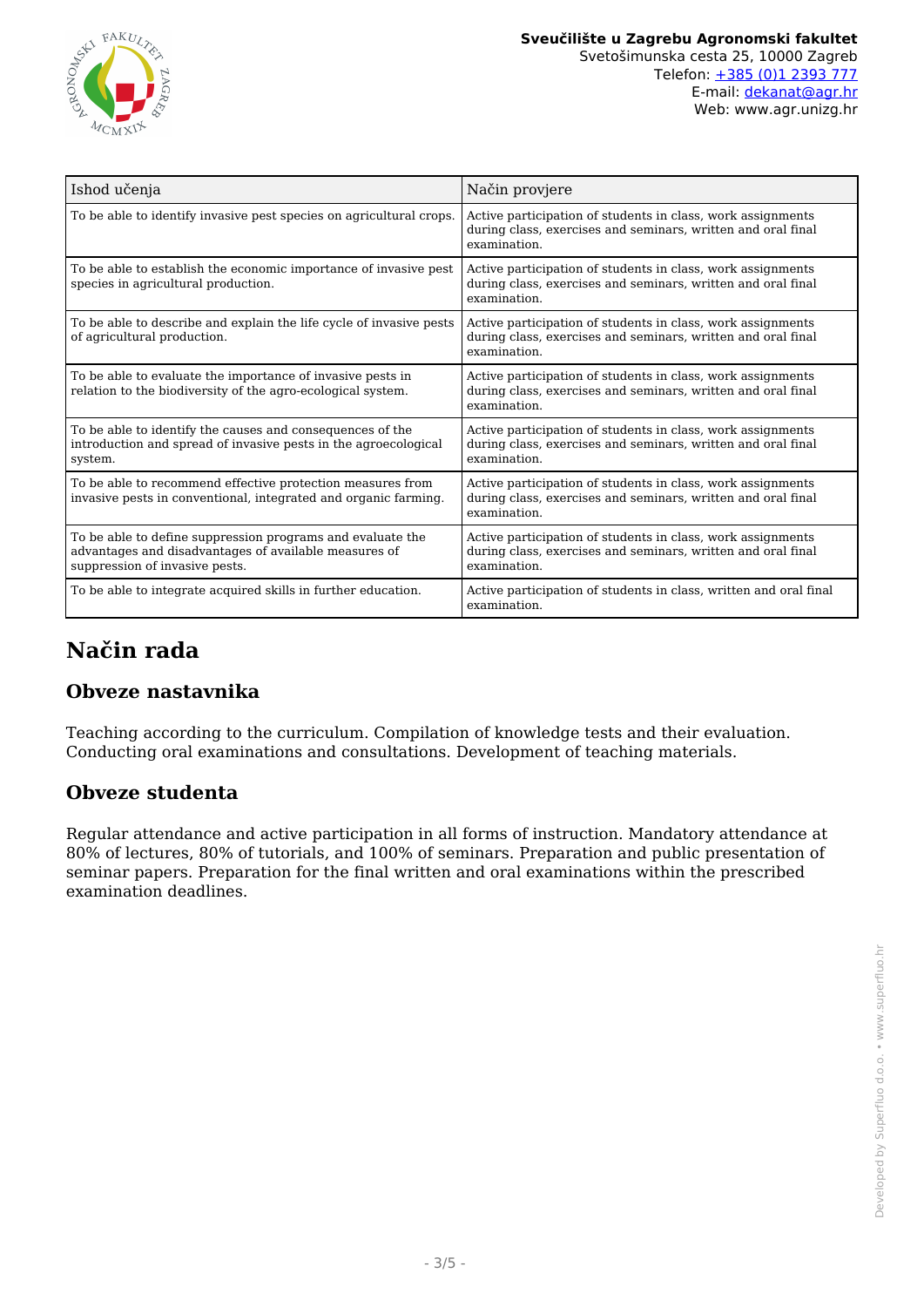

# **Tjedni plan nastave**

- 1. Introduction and definition. Examples of invasive arthropods introduction on the territory of Croatia in the past. A brief overview of the European project DAISIE (Delivering Alien Invasive Species Inventories for Europe) L; Effects of invasive arthropods on the economy, society and the environment in Europe. Influence on biodiversity, human and animal health and the suppression costs. Pathways and vectors of invasive arthropods spreading L.
- 2. Procedure of assessing species invasiveness Black and White list. List of invasive arthropods that cause concern in the European Union L; Invasive arthropods of suborder Heteroptera and Homoptera. Morphology, biology and ecology. Effects on agriculture, society and the environment. Pest monitoring, suppression methods and spreading factors  $L$ .
- 3. Invasive arthropods of the order Coleoptera. Morphology, biology and ecology. Effects on agriculture, society and the environment. Pest monitoring, suppression methods and spreading factors L; Invasive arthropods of the order Diptera. Morphology, biology and ecology. Effects on agriculture, society and the environment. Pest monitoring, suppression methods and spreading factors L.
- 4. Invasive arthropods of the order Lepidoptera. Morphology, biology and ecology. Effects on agriculture, society and the environment. Pest monitoring, suppression methods and spreading factorsm L; Invasive arachnids of the order Acarina. Morphology, biology and ecology. Effects on agriculture, society and the environment. Pest monitoring, suppression methods and spreading factors L.
- 5. Invasive, non-agricultural, arthropod species in the Republic of Croatia. Impact on biodiversity and human and animal health. Consideration of new, potential invasive arthropods present in neighboring countries L; New methods of investigating invasive arthropods L.
- 6. Identification of invasive arthropods using standard determination keys E (Lab)  $\&$  I.
- 7. Presentation of seminar papers, discussion and grading S & M.
- 8. Collect invasive arthropods using various types of insect traps, conduct plant organ surveys for invasive insect infestations, and determine control measures FW; Introduction to invasive weed species - morphological, biological features and methods of spread FW.
- 9. Definitions and terminology of invasive plant species. History of biological invasions. Impact on the ecosystem. Impact on human and domestic animal health. Socio-economic consequences of biological invasions L; Genetic diversity of invasive weed species. Importance of ecological adaptations for invasiveness of weed species. Adaptation mechanisms of allochthonous invasive weeds. Importance of polyploidy and hybridization in biological invasions. Ecological genetic potential of invasive weed species L.
- 10. Propagation of introduced allochthonous plants. Disturbance of natural diversity. Accidental and deliberate introductions. Stages of invasive processes as a prerequisite for successful biological invasions L; Risk assessments in biological invasion processes. "Screening" system for predicting the invasiveness of allochthonous species. Resistance of invasive weeds to herbicide. Influence of different control measures on the spread of invasive weed species L.
- 11. Invasive weed species from the family Asteraceae morphology, biology, mode of propagation and legislation E; Invasive weed species from the family Poaceae, Malvaceae and Solanaceae - morphology, biology, mode of propagation and legislation E.
- 12. Invasive woody weeds morphology, biology, mode of propagation and legislation E; Presentation of seminar papers, discussion and grading S & M.
- 13. Invasive plant pathogens definition, historical overview, socio-economic and ecological impact on natural and agroecosystem L; Significance and harmfulness of invasive plant pathogenic fungi and pseudofungi from the perspective of their socio-economic and ecological impact on natural and agroecosystems. Review of the most important invasive